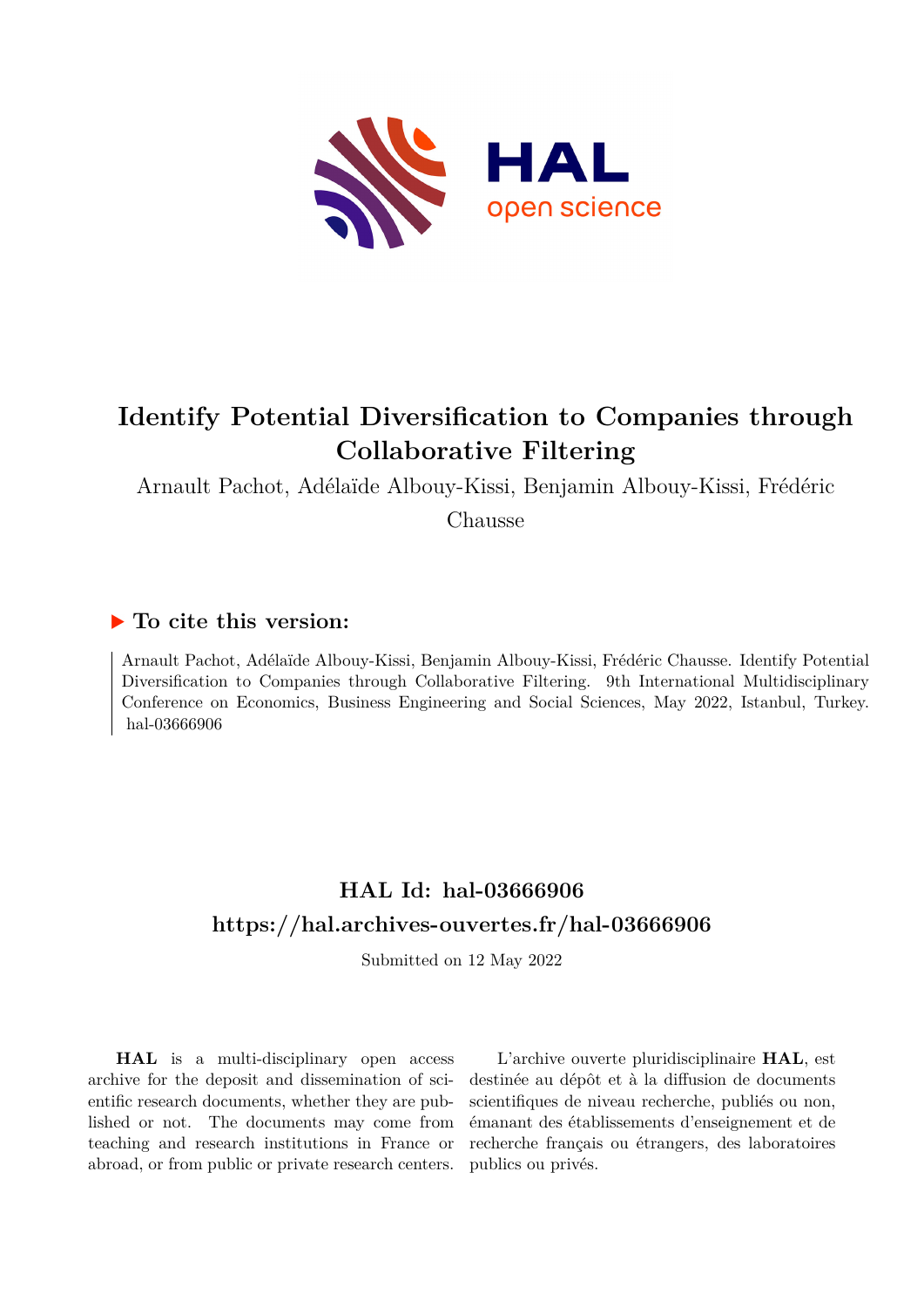## **Identify Potential Diversification to Companies through Collaborative Filtering**

| <b>Arnault Pachot</b>                                                                                 | Adélaïde Albouv-Kissi | <b>Benjamin Albouy-Kissi</b> | <b>Frédéric Chausse</b> |
|-------------------------------------------------------------------------------------------------------|-----------------------|------------------------------|-------------------------|
| arnault.pachot@etu.uca.fr                                                                             | adelaide.kissi@uca.fr | benjamin.albouy@uca.fr       | frederic.chausse@uca.fr |
| Université Clermont-Auvergne, CNRS, SIGMA Clermont, Institut Pascal, F-63000 CLERMONT-FERRAND, FRANCE |                       |                              |                         |

The industrial fragility of European countries has been a major issue during the latest economic and health crises. Governments have become aware of the partial desertification of our industry but also of the astonishing capacity of the players to reinvent themselves, innovate to find solutions, and show resilience. Everywhere in our society, shaken from all sides, we have seen the emergence of diverse initiatives to overcome the shortages of necessities. In this study, we focus on the ability to diversify from the point of view of a company, which literature has shown to be a major factor in improving industrial resilience. We are interested in the proximity of industrial know-how between two product classes in the HS nomenclature, independent of the country or territory observed. Our goal is to evaluate the ability of a firm that produces product A to adapt its production to produce product B. We analyzed thousands of French companies' websites to label the products they manufacture. From the collected data we built a Recommender System (RS) for diversification based on collaborative filtering (CF). The results show that our Recommender System outperforms methods from macro data analysis, such as co-export analysis on the Product Space or semantic analysis of nomenclatures. We formalize an indicator of a company's agility based on its diversification capabilities. Finally, this work offers new perspectives on the formalization of a measurable Resilience Index (RI).

**JEL Codes** • L25 Firm Performance: Size, Diversification, and Scope

**CCS CONCEPTS** • Recommender systems • Network economics • Economics • Sustainability • Economic impact

**Additional Keywords:** Sustainable production • COVID19 and Economy • Econometric modeling • Resilience Index

## **1 INTRODUCTION**

In this study, we focus on the ability to diversify from the point of view of a company, which appears in the literature to be a factor for improving industrial resilience (Agarwal et al., 2021; Martin, 2012).

To measure this adaptive capacity, we are interested in the proximity of industrial know-how between two classes of products in the HS nomenclature, regardless of the country or territory observed. We need to evaluate the ability of a company that produces product A to adapt its production to produce product B.

After presenting existing methods based on macro-economic approaches, we will describe a new methodology that exploits the observation of real co-productions of manufacturers to model proximities by collaborative filtering  $(CF)$ . We will study the  $k$ -nn and matrix factorization approaches in a context of implicit data. We will compare the recommendations obtained with the state-of-the-art.

Finally, we formalize a new agility indicator that allows us to evaluate the diversification capacity of a given industrial company. We conclude with the perspectives offered by this indicator in the automatic measurement of a company's Resilience Index (RI).

#### **2 PREVIOUS WORK**

We will present the measures of proximity proposed in the literature. These measures are derived from macroeconomic data and are based on the analysis of exports by country or nomenclatures. We will then present the extent to which the literature considers the diversification capacity of firms in assessing their resilience.

#### **2.1 Proximity in the Product Space**

The work done by Hausmann et al. (Hausmann et al., 2011; Hausmann & Hidalgo, 2010) on economic complexity has defined a measure of proximity between products. This measure is based on a study of the export baskets of each country. A graph built with classes of products linked to each other according to their proximity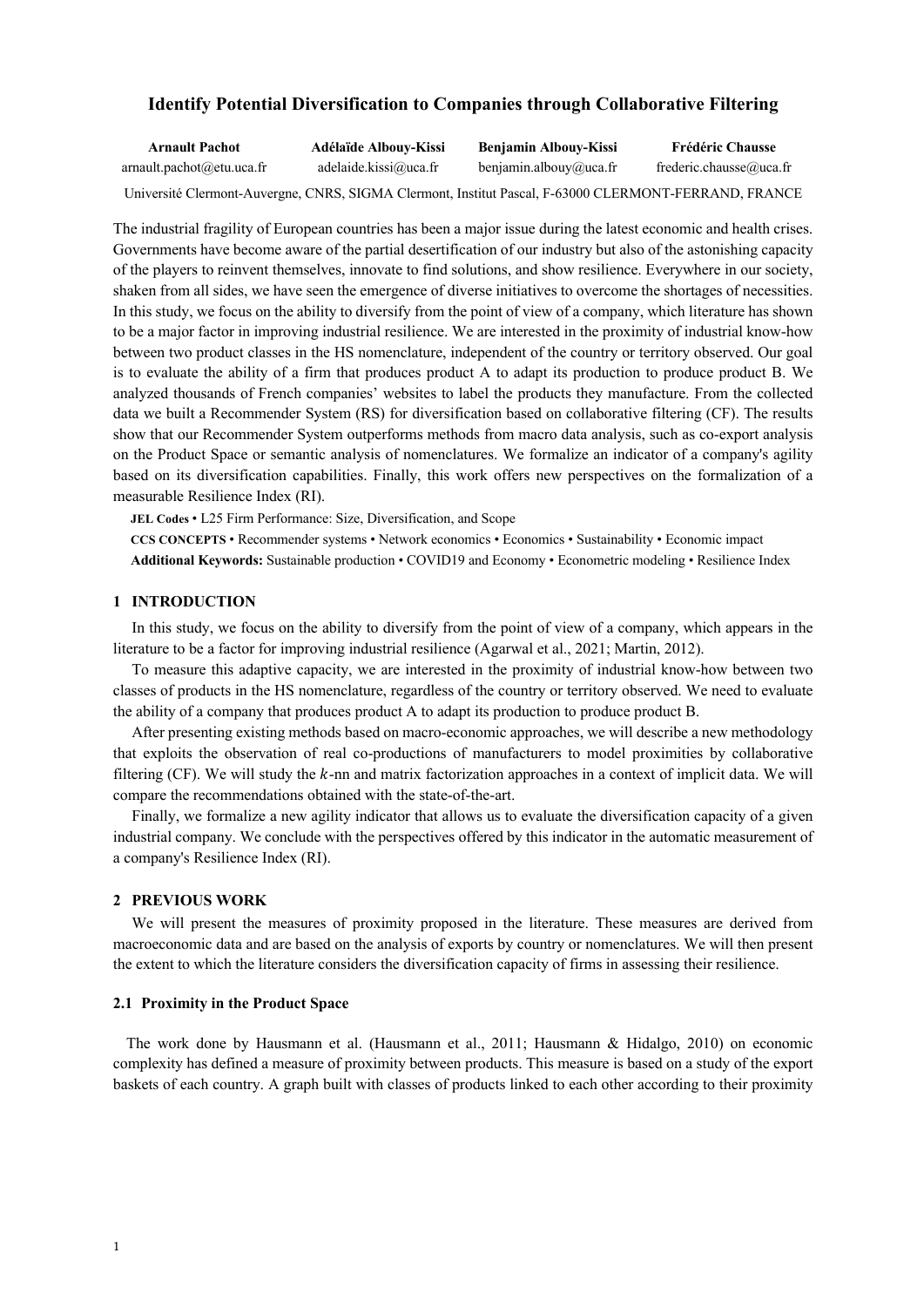is called the Product Space. The results obtained for each country can be consulted in the Atlas of Economic Complexity<sup>1</sup>. The proximity  $\phi_{p_1,p_2}$  between the products  $p_1$  and  $p_2$  is calculated as follows.

Let  $X_{cn}$  be the exports of product p by country c, then the Revealed Competitive Advantage (RCA) that country c has for product  $p$  can be expressed as a function of exports according to the formula of (Balassa, 1965):

$$
RCA_{cp} = \left(\frac{X_{cp}}{\sum_{c} X_{cp}}\right) / \left(\frac{\sum_{p} X_{cp}}{\sum_{c, p} X_{cp}}\right)
$$

In the following formulas, a country  $c$  is considered to export a product  $p$  if and only if  $RCA_{\rm cn}$  is greater than 1. The calculation of the productive proximity between each product is done by looking for each pair of products  ${p_1; p_2}$  exported together:

$$
M_{cp} = \begin{cases} 1 & \text{if } RCA_{cp} \ge 1\\ 0 & \text{else} \end{cases}
$$

$$
\phi_{p_1, p_2} = min\left(\frac{\sum_{c} M_{cp_1} M_{cp_2}}{\sum_{c} M_{cp_1}}, \frac{\sum_{c} M_{cp_1} M_{cp_2}}{\sum_{c} M_{cp2}}\right)
$$

Product Space has been used to assess countries' diversification capabilities (Alshamsi et al., 2018; Boschma & Capone, 2015; Zhu et al., 2017) or with a view to diversifying companies (Pachot et al., 2021a), in particular to guide towards the production of greener products (Hamwey et al., 2013; Huberty & Zachmann, 2011; Mealy & Teytelboym, 2020; Perruchas et al., 2020).

#### **2.2 Measurement of proximities between products based on the semantic analysis of nomenclatures**

Natural Language Processing (NLP) techniques are used in the literature to perform automatic categorizations in HS nomenclature (He et al., 2021; Luppes, 2019; Spichakova & Haav, 2020). In a previous work, we built a vector space with Word2vec to characterize the semantic link between class descriptions of the HS nomenclature (Pachot et al., 2021b). Word2Vec represents each word in a distributed way as a vector. Learning is done from specialized neural networks (Bengio et al., 2003) or a similar approach (Collobert et al., 2011; Mikolov, Chen, et al., 2013; Mikolov, Sutskever, et al., 2013). The Word2Vec model can be used in two variants to make a context (skip-gram) or word (CBOW) prediction. In addition to capturing syntactic and semantic information, the vectors produced by Word2Vec have geometric properties (Mikolov, Sutskever, et al., 2013) which allow larger blocks of information (such as sentences and paragraphs) to be represented by combining vectors together. Word2Vec has also shown an amazing ability to capture word concepts by providing the ability to perform translations from simple linear transformations (Mikolov, Le, et al., 2013).

The Skip-gram method seeks to maximize the average logarithmic probability of prediction of words of the sequence  $w_1, ..., w_n$  with respect to each other. Let k be the size of the learning window and n the size of the sequence. The function is defined as follows:

$$
\frac{1}{n}\sum_{i=1}^n\left[\sum_{j=-k}^k\log p(w_{i+j} | w_i)\right]
$$

In this model, each word w is associated with two vectors of learnable parameters,  $u_w$  and  $v_w$ . The probability of predicting  $w_i$  by knowing  $w_i$  is computed from  $u_w$  and  $v_w$ , in a softmax function, with V representing the vocabulary size:

$$
p(w_i | w_j) = \frac{e^{u_{w_i} \cdot v_{w_j}}}{\sum_{l=0}^{V} e^{u_l \cdot v_{w_j}}}
$$

This gives a minimization problem, solved by the hierarchical *softmax* (Morin & Bengio, 2005). In (Pachot et al., 2021b), the vector space was used to measure the proximities between the vectors of each product. Since

<sup>1</sup> https://atlas.cid.harvard.edu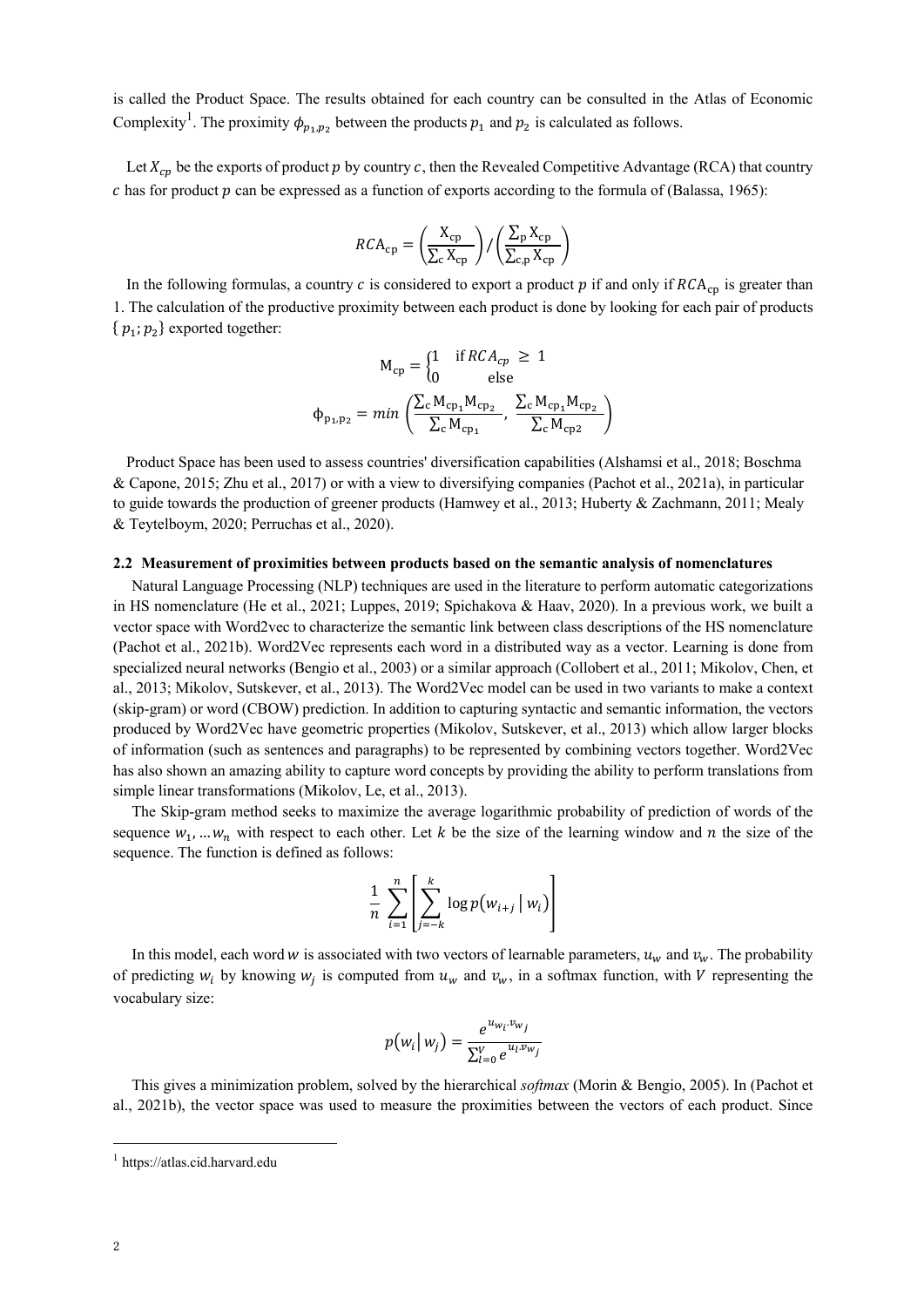nomenclatures are intended to standardize and structure information, special care was taken in writing the class descriptions to limit ambiguities. This makes them particularly suitable for automated semantic processing.

For each 5387 classes of the HS nomenclature, a vector  $v_p$  representing the product concept  $p$  in the vector space E was computed. The vector  $v_n$  is constructed from each vector word that appears in its class description in the HS nomenclature. The vector  $v_p$  is calculated by averaging the vectors of each word  $w_i$  that its class description contains. Thus, the distance between the products corresponds to the cosine similarity of their vectors in E. Let  $v_{p_i}$  and  $v_{p_i}$  be the vectors associated with the products  $p_i$  and  $p_j$  respectively, then we express the distance between these two products by the following equation:

$$
\Psi_{p_i p_j}(\tau) = \frac{\nu_{p_i} \cdot \nu_{p_j}}{|\nu_{p_i}| |\nu_{p_j}|}
$$

## **2.3 Measuring the Resilience Index of a company**

Organizational resilience is defined as the ability to bounce back from a disruption (Sheffi & Rice, 2005), the ability to return to the original or a new, more desirable state after experiencing a disruption (Carvalho et al., 2012), or the ability to cope with disruptions and contingencies in advance through strategic awareness and linked operational management of internal and external shocks (Annarelli & Nonino, 2016).

A systematic review of research on Supply Chain (SC) resilience is presented by (Al Naimi et al., 2021). The level of resilience of a company is represented by the Resilience Index. Agility is an enabler having a positive influence over SC resilience (Christopher & Peck, 2004), and it is defined as the "Ability to sense the dynamic market changes and react quickly in order to meet customers' needs and prevent losses" (Agarwal et al., 2021; Ali & Gölgeci, 2019; Kumar & Anbanandam, 2019).

#### **3 COLLABORATIVE FILTERING RECOMMENDER SYSTEM**

We use the production data extracted from the websites of the manufacturers. We have a correspondence file indicating for each company c a list of m products  $(p_1, \dots, p_m)$  of the HS nomenclature observed on its website.

#### **3.1 Building the data set**

We have a list of 6519 French companies on which we have entrusted the ethical platform of data labelling Isahit<sup>2</sup> with the task of carrying out a manual labelling of each website. The task consisted of the following:

- On one hand, determine if a website of the company exists.
- If a website exists, consult the main pages, and choose, in the HS nomenclature (version 2017, on 4 digits), the products which are manufactured by the company.

The labelling was carried out on 6153 companies with a website. On each website, products were observed according to the following distribution:

| Table 1: Number of products detected per website |      |      |  |     |     |    |    |  |  |
|--------------------------------------------------|------|------|--|-----|-----|----|----|--|--|
| Total                                            |      |      |  |     |     |    |    |  |  |
| 6153 companies                                   | 2059 | 3258 |  | 313 | 58. | 34 | 20 |  |  |

We constructed a sparce matrix of interactions by considering companies as users  $u_i$ , who interacted with products  $p_j$  corresponding to the list of products we detected on their website. We obtained 9133 unique interactions. The matrix covers 880 different product classes with a sparsity rate of 0.188%. The number of classes in the 2017 4-digit HS nomenclature is 1222, so our dataset covers 72.01% of the total nomenclature.

#### **3.2 Measurement of proximities between products by Item-Item Nearest Neighbor**

We first applied a  $k$ -nn method to construct a matrix of proximities between each product class. We reserved 20% of the data for cross-validation, and we measured *recall@k* prediction scores with  $k \in [5,10]$ . Our metric consists of counting the number of correct recommendations among the  $k$  recommended products. We obtained the following scores on the validation sample.

<sup>2</sup> https://fr.isahit.com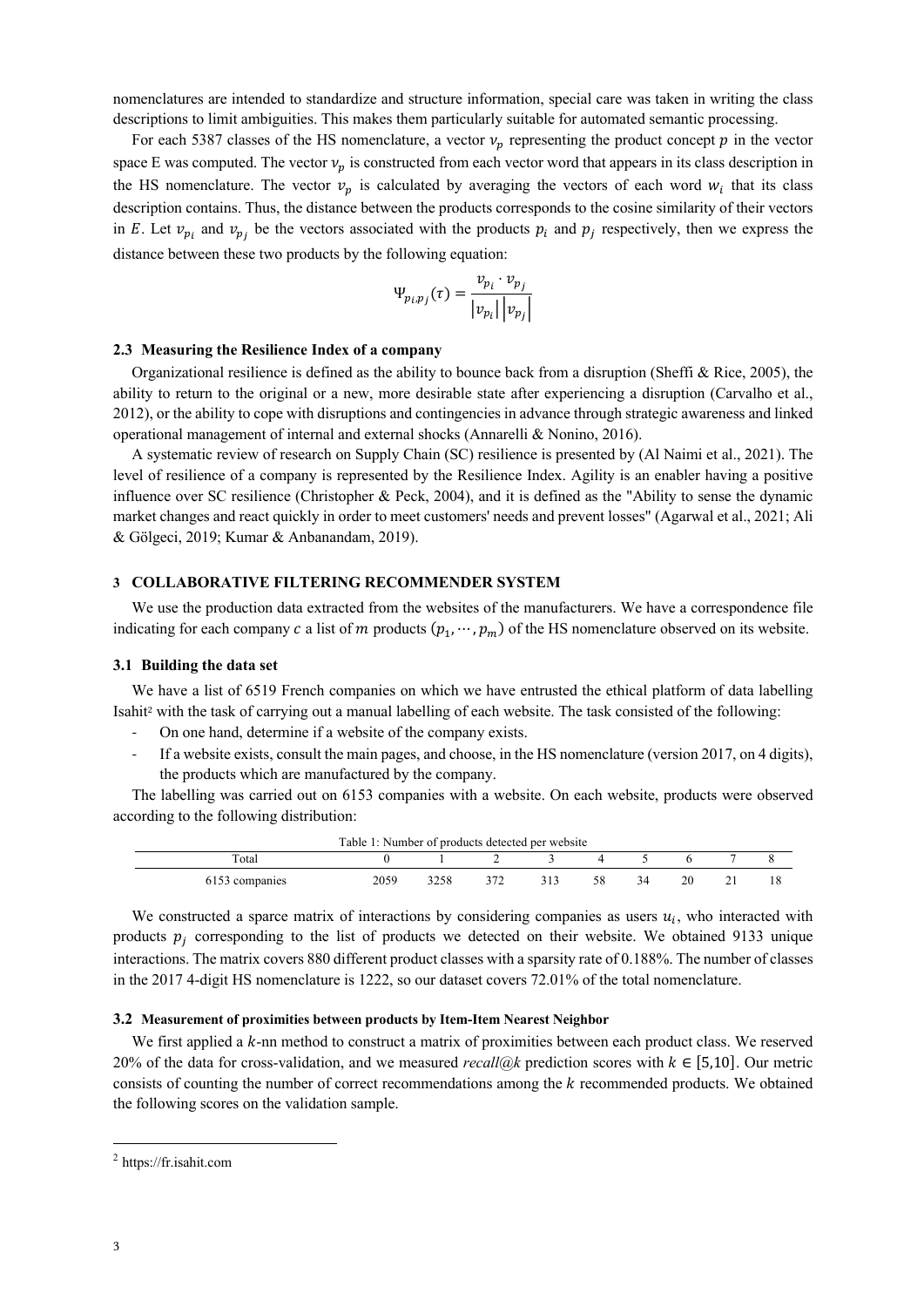| Table 2: Results Item-Item Nearest neighbor with $k \in [5,10]$ |                      |                     |                       |                      |
|-----------------------------------------------------------------|----------------------|---------------------|-----------------------|----------------------|
|                                                                 | recall $(a)$ 5 train | recall $(a)$ 5 test | recall $(a)$ 10 train | recall $(a)$ 10 test |
| Cosine                                                          | 0.98848              | 0.96561             | 0.99934               | 0.95656              |
| TFIDF                                                           | 0.98947              | 0.97104             | 0.99963               | 0.97828              |
| <b>BM25</b>                                                     | 0.98809              | 0.96380             | 0.99901               | 0.96833              |

This RS is not adapted to perform online predictions because of complexity issue in  $O(n^2)$ , but it gives excellent prediction scores. This first experimentation allows us to have a robust measure of proximity between industrial know-how.

## **3.3 Matrix factorization recommender system**

Matrix factorization (Koren et al., 2009) is a representation of the data in a latent reduced space, which will serve as a model for making predictions in this reduced space with constant dimensions. It is a model-based approach that consists of decomposing the sparce matrix of interactions into a product of several matrices.

Let  $I$  be the number of users,  $I$  the number of products, and  $K$  the number of latent factors. Let us suppose that we wish to carry out an approximation of the interaction's matrix R, called  $\hat{R}$ , in the form of a product of two matrices U of dimension  $I \times K$  and V of dimension  $J \times K$ :

$$
\hat{R} \approx U \cdot V^\top
$$

Then a user's prediction about a product can be expressed as follows:

$$
\hat{\eta}_j = u_{i_1} v_{j_1} + u_{i_2} v_{j_2} \dots u_{i_k} v_{j_k}
$$

$$
\hat{\eta}_j = \sum_k k = 1^k u_{i_k} v_{j_k} = u_i^{\mathsf{T}} v_j
$$

Let  $u_i$  be the latent factor associated with user i, and  $v_i$  the latent factor associated with product j. We define  $u_{ik}$  as the affinity of a user *i* for the concept k, and  $v_{ik}$  as the affinity of a product *j* with the concept k. The principle of this method is to learn the values of the latent factor matrices  $U$  and  $V$  by comparing the actual interactions  $r_{ij}$  with the predicted values  $\hat{r}_{ij}$ . Let  $\Re$  be the set of interactions. We define the learning error of an interaction  $e_{ij} = r_{ij} - \hat{r}_{ij}$ , and the average error with the quadratic error function *J*:

$$
J = \frac{1}{2} \sum_{(i,j) \in \mathfrak{R}} (e_{ij})^2 = \frac{1}{2} \sum_{(i,j) \in \mathfrak{R}} \left( r_{i,j} - \sum_{k=1}^K u_{i_k} v_{j_k} \right)^2
$$

We will therefore look for the values of  $U$  and  $V$  that minimize the loss function. To minimize the loss function, we apply a gradient descent after having randomly initialized the weights of the matrices  $U$  and  $V$ . At each step, the gradient descent will consist of performing two series of partial derivatives on the error  $\frac{1}{2}e_{i,j}^2$ , relative to U and V, to determine the gradient of the loss function at the point  $(i, j)$ . Finally, we obtain two matrices U and V that allow us to predict the unknown value of an interaction, whatever the user and the product. The prediction of user  $i$  and product  $j$  is expressed as follows:

$$
\hat{\eta}_j \approx u_i^{\mathsf{T}} v_j
$$

The classical methods of matrix factorization must be adapted to deal with implicit data (Hu et al., 2008), which is our case. Indeed, we do not have a preference score between companies and products, but only Boolean information to indicate the presence or not of a product on the site of an industry. We use the *Implicit*<sup>3</sup> library to experiment with various implicit CF methods.

We follow the method described by Johnson (Johnson, 2014) as a factorization of the interaction matrix  $R$  into 2 lower-dimensional matrices  $X_{n \times f}$  and  $Y_{m \times f}$ , with f as the number of latent factors.

Let  $l_{ui}$  represent the interaction of user u with product i, let  $\beta_i$  and  $\beta_j$ , respectively, be the biases on users and products, then the probability of  $l_{ui}$  is computed by the sum of the inner product of user and item latent factor vectors and user and item biases.

<sup>3</sup> https://implicit.readthedocs.io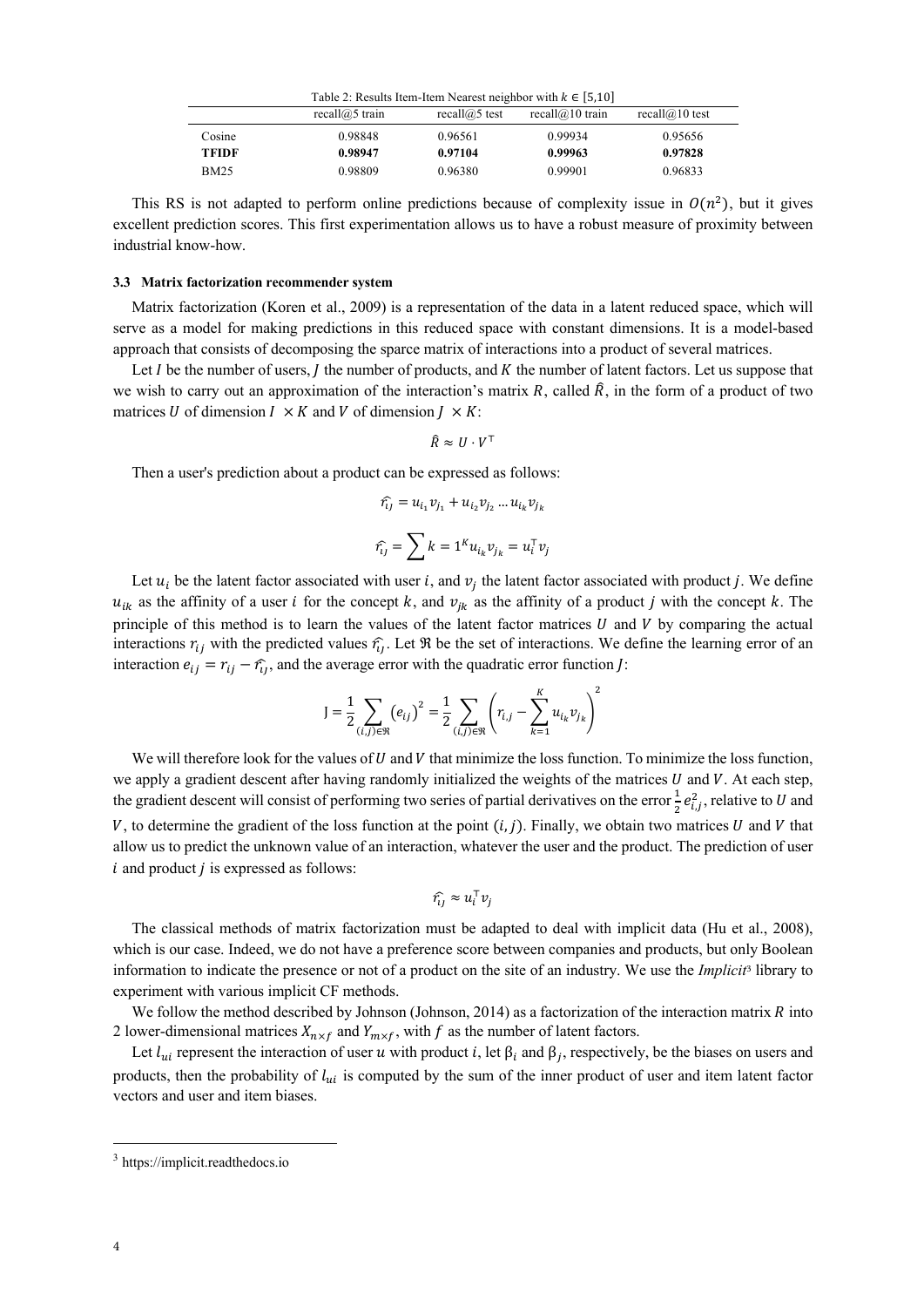$$
p(l_{ui}|x_u, y_i, \beta_i, \beta_j) = \frac{exp(x_i y_j^T + \beta_u + \beta_i)}{1 + exp(x_u y_i^T + \beta_u + \beta_i)}
$$

This minimization problem is solved by performing an alternating gradient ascent (Das et al., 2007). The partial derivatives for computing the user vectors and their biases are as follows:

$$
\frac{\partial}{\partial x_u} = \sum_i \alpha r_{ui} y_i - \frac{y_i (1 + \alpha r_{ui} exp(x_u y_i^T + \beta_u + \beta_i)}{1 + exp(x_u x_i^T + \beta_u + \beta_i)} - \lambda x_u
$$

$$
\frac{\partial}{\partial \beta_u} = \sum_i \alpha r_{ui} - \frac{(1 + \alpha r_{ui} exp(x_u y_i^T + \beta_u + \beta_i))}{1 + exp(x_u x_i^T + \beta_u + \beta_i)}
$$

## **3.4 Model learning**

We use a grid system to determine the optimal hyper-parameters. Tables 3 and 4 show the results obtained with the Alternating Least Square (ALS), an approximate version (Annoy ALS), Logistical Matrix Factorization (LMF), and Bayesian Personalized Ranking (BPR) methods.

|            | recall $@15$ train | recall $(a)$ 5 test                                                          | mse train | mse test |
|------------|--------------------|------------------------------------------------------------------------------|-----------|----------|
| <b>ALS</b> | 0.74574            | 0.28416                                                                      | 0.00322   | 0.00221  |
| Annoy ALS  | 0.42775            | 0.17014                                                                      | 0.00326   | 0.00223  |
| LMF        | 0.05929            | 0.05611                                                                      | 2.11817   | 2.11486  |
| <b>BPR</b> | 0.03207            | 0.03258                                                                      | 0.00405   | 0.00302  |
|            |                    |                                                                              |           |          |
|            | recall $@10$ train | Table 4: Results of matrix factorizations with $k = 10$<br>recall $@10$ test | mse train | mse test |
| <b>ALS</b> | 0.79803            | 0.36290                                                                      | 0.00330   | 0.00225  |
| Annoy ALS  | 0.65597            | 0.27783                                                                      | 0.00330   | 0.00227  |
| LMF        | 0.09016            | 0.09231                                                                      | 2.16010   | 2.15670  |

The ALS method obtains the best results. We see that the matrix factorization methods have lower performance than the  $k$ -nn methods presented above but have the advantage of being released online.

## **4 RESULTS**

We presented three methods to measure the proximity between two classes of products, including a new one developed in this research work. The following table summarizes the proximity tables.

|          | Table 5: Summary of the proximity tables between products |       |
|----------|-----------------------------------------------------------|-------|
|          | Méthode                                                   | Type  |
| $\phi_1$ | Co-exports analysis                                       | Macro |
| $\phi_2$ | Semantic analysis of nomenclatures                        | Macro |
| $\phi_3$ | Products on the websites                                  | Micro |

To compare the proximity tables, we convert them into graphs in order to calculate their distances. The *NetComp<sup>4</sup>* library developed by (Wills & Meyer, 2020) allows us to measure their spectral distances. Let G and G' be two graphs of size n with  $\lambda_i^A$  and  $\lambda_i^{A'}$  their respective adjacency spectra. Considering a norm  $l_2$  as a measure of the distance between the two spectra, the spectral adjacency distance between the two graphs is defined as follows (Wills & Meyer, 2020):

$$
d_A(G,G') \triangleq \sqrt{\sum_{i=1}^n (\lambda_i^A - \lambda_i^{A'})^2}
$$

<sup>4</sup> https://github.com/peterewills/NetComp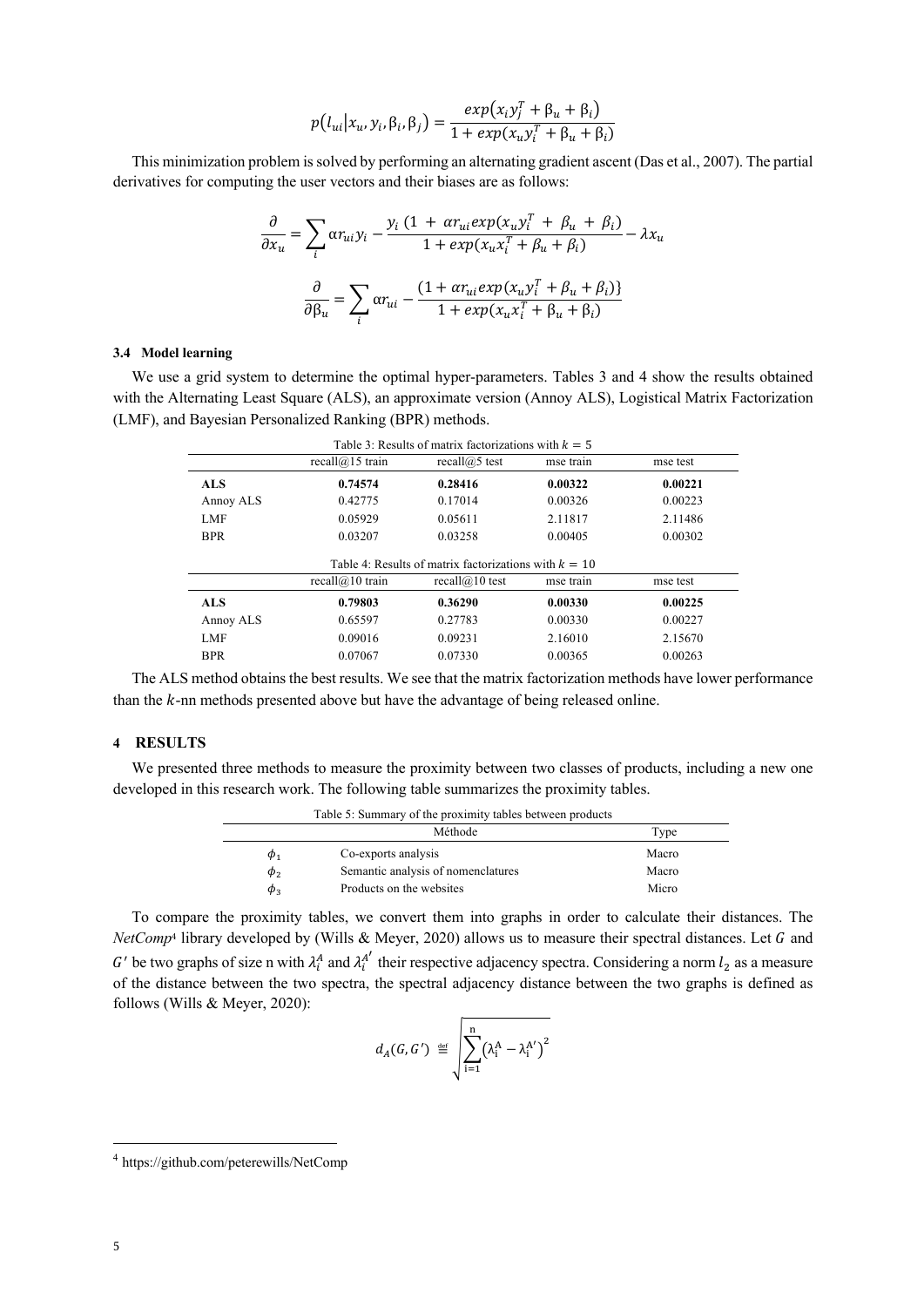In our case, we use the normalized Laplace distance  $l<sub>L</sub>$  which can be used to compare graphs of different sizes. In Table 6, we present the spectral distance obtained between the three methods.

| Table 6: Spectral distances between the different proximity measurements |  |
|--------------------------------------------------------------------------|--|
|--------------------------------------------------------------------------|--|

#### **Comparison of proximity measures based on recommendations**

From each proximity table, we can make predictions of the  $k$  nearest neighbors of each product. Thus, for each product p of the HS nomenclature we obtain a set E with a maximum of k nearest products  $E_{\phi_i}(p) = \{p_1, \dots, p_k\}.$ Indeed, the number of neighbors can be less than  $k$ .

We carry out this operation for each of the three measures  $\{\phi_1, \phi_2, \phi_3\}$ . We count the number of common elements between the sets obtained from the three proximity measures.

| Table 7: Identical recommendation scores across measures, avec $k = 5$ |  |        |  |
|------------------------------------------------------------------------|--|--------|--|
|                                                                        |  | ው∍     |  |
|                                                                        |  |        |  |
| $\varphi$                                                              |  |        |  |
|                                                                        |  | 0.0685 |  |

We note that the Harvard measure on co-export analysis has no common recommendation with the other two methods. The method  $\phi_2$ , which relies on semantic proximities in nomenclatures, obtains a score of 7%. We thus show that the macroeconomic methods fail to predict the diversification of firms. This isin contrast to our measure which obtains a score > 96% using a *recall* $@5$  type metric.

## **5 MEASURING THE AGILITY OF A COMPANY**

We propose to analyze the ability of companies to diversify their production rapidly by analyzing productive proximities. We are interested in the products that each company would be able to produce quickly by slightly adapting its production tool.

To do this, we will evaluate the productive opportunities for  $e$ , in the sense of the new product classes that  $e$ can produce. We define a threshold *l* of maximum proximity between two product classes below which a productive jump is possible. In our experiments we consider  $l = 0.8$ .

Let  $L_e: (p_1, \dots, p_n)$  be the list of the production of e and  $(\lambda_1, \dots, \lambda_n)$  their respective weights. Let  $L_{hs}$  be the total list of product classes of the HS 2017 nomenclature on 4 digits. Let  $\phi(p_1, p_2)$  be our proximity measure between  $p_1$  and  $p_2$ . We define  $P_i$ , the list of products close to  $p_i$ , as follows:

$$
P_i: q_i \in L_{\text{hs}}, \phi(q_i, p_i) < l, q_i \neq p_i, p_i \in L_e
$$

We then obtain the formulation of Agility:

$$
Agility(e) = \sum_{i=0}^{n} \lambda_i max(1, |P_i|)
$$

Thus, our function evaluates the diversification capacity of each of the products manufactured by  $e$  while considering their respective importance in the production of  $e$ .

#### **6 CONCLUSION AND PERSPECTIVES**

In this experiment, we presented a new method to propose diversification opportunities to a company. In crossvalidation, our method obtained high *recall@5* scores, > 96%, outperforming the scores obtained with macroeconomic methods. The measurement of proximities between product classes offers interesting perspectives in the automatic evaluation of a company's agility score, for which we have proposed a formalization.

However, macro-economic methods and our CF methods are not to be opposed. In the case of the analysis of co-exports, for example, there is an interest in identifying "new diversification paths", whereas our method will be satisfied with presenting existing diversifications. With the objective of developing a recommendation system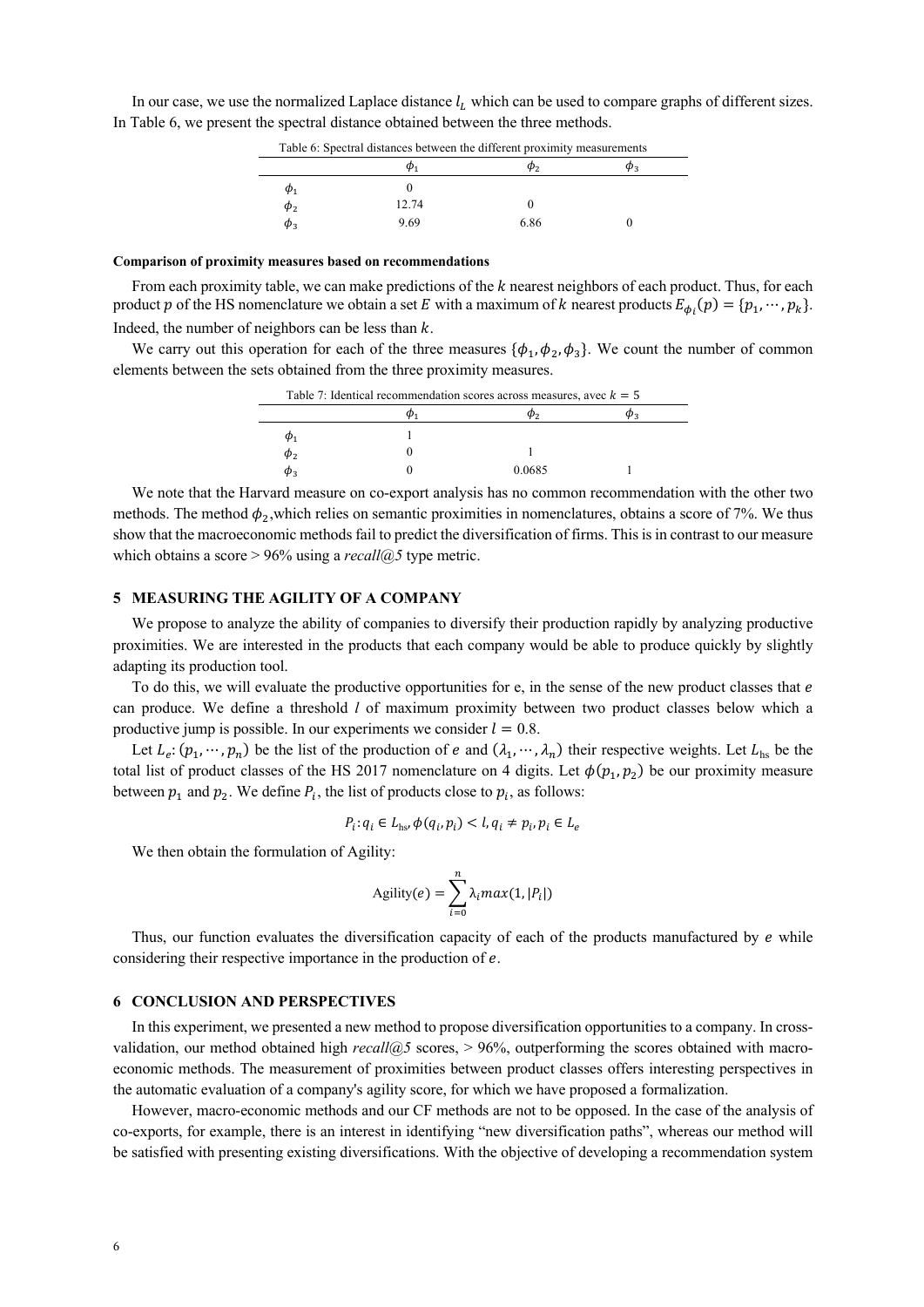for companies or territories, we could consider combining the different methods to provide a more varied recommendation. A system able to evaluate the relevance of the recommendations on a collaborative platform intended for companies, integrating serendipity in the results, could improve knowledge of the expectations of companies and thus contribute to enrich the models by integrating real user's ratings.

#### **REFERENCES**

- Agarwal, N., Seth, N., & Agarwal, A. (2021). Evaluation of supply chain resilience index: A graph theory based approach. *Benchmarking: An International Journal*, *ahead-of-print*(ahead-of-print). https://doi.org/10.1108/BIJ-09-2020-0507
- Al Naimi, M., Faisal, Mohd. N., Sobh, R., & Bin Sabir, L. (2021). A systematic mapping review exploring 10 years of research on supply chain resilience and reconfiguration. *International Journal of Logistics Research and Applications*, 1‑28. https://doi.org/10.1080/13675567.2021.1893288
- Ali, I., & Gölgeci, I. (2019). Where is supply chain resilience research heading? A systematic and co-occurrence analysis. *International Journal of Physical Distribution & Logistics Management*, *49*(8), 793‑815. https://doi.org/10.1108/IJPDLM-02-2019-0038
- Alshamsi, A., Pinheiro, F. L., & Hidalgo, C. A. (2018). Optimal diversification strategies in the networks of related products and of related research areas. *Nature Communications*, *9*(1), 1328. https://doi.org/10.1038/s41467-018-03740-9
- Annarelli, A., & Nonino, F. (2016). Strategic and operational management of organizational resilience : Current state of research and future directions. *Omega*, *62*, 1‑18. https://doi.org/10.1016/j.omega.2015.08.004
- Balassa, B. (1965). Trade Liberalisation and « Revealed » Comparative Advantage. *The Manchester School*, *33*(2), 99‑123. https://doi.org/10.1111/j.1467-9957.1965.tb00050.x
- Bengio, Y., Ducharme, R., Vincent, P., & Janvin, C. (2003). A Neural Probabilistic Language Model. *J. Mach. Learn. Res.*, *3*, 1137‑1155.
- Boschma, R., & Capone, G. (2015). Institutions and diversification: Related versus unrelated diversification in a varieties of capitalism framework. *Research Policy*, *44*(10), 1902‑1914. https://doi.org/10.1016/j.respol.2015.06.013
- Carvalho, H., Barroso, A. P., Machado, V. H., Azevedo, S., & Cruz-Machado, V. (2012). Supply chain redesign for resilience using simulation. *Computers & Industrial Engineering*, *62*(1), 329‑341. https://doi.org/10.1016/j.cie.2011.10.003
- Christopher, M., & Peck, H. (2004). Building the Resilient Supply Chain. *The International Journal of Logistics Management*, *15*(2), 1‑14. https://doi.org/10.1108/09574090410700275
- Collobert, R., Weston, J., Bottou, L., Karlen, M., Kavukcuoglu, K., & Kuksa, P. (2011). Natural Language Processing (almost) from Scratch. *arXiv:1103.0398 [cs]*. http://arxiv.org/abs/1103.0398
- Das, A. S., Datar, M., Garg, A., & Rajaram, S. (2007). Google news personalization: Scalable online collaborative filtering. *Proceedings of the 16th International Conference on World Wide Web - WWW '07*, 271. https://doi.org/10.1145/1242572.1242610
- Hamwey, R., Pacini, H., & Assunção, L. (2013). Mapping Green Product Spaces of Nations. *The Journal of Environment & Development*, *22*(2), 155‑168. https://doi.org/10.1177/1070496513482837
- Hausmann, R., Harvard University, & Center for International Development. (2011). *The Atlas of economic complexity : Mapping paths to prosperity*. Center for International Development, Harvard University. http://atlas.media.mit.edu/book/
- Hausmann, R., & Hidalgo, C. A. (2010). *Country diversification, product ubiquity, and economic divergence*.
- He, M., Wang, X., Zou, C., Dai, B., & Jin, L. (2021). A Commodity Classification Framework Based on Machine Learning for Analysis of Trade Declaration. *Symmetry*, *13*(6), 964. https://doi.org/10.3390/sym13060964
- Hu, Y., Koren, Y., & Volinsky, C. (2008). Collaborative Filtering for Implicit Feedback Datasets. *2008 Eighth IEEE International Conference on Data Mining*, 263‑272. https://doi.org/10.1109/ICDM.2008.22
- Huberty, M., & Zachmann, G. (2011). *Green exports and the global product space : Prospects for EU industrial policy. Bruegel Working Paper 2011/07, May 2011*.
- Johnson, C. C. (2014). *Logistic Matrix Factorization for Implicit Feedback Data*.
- Koren, Y., Bell, R., & Volinsky, C. (2009). Matrix Factorization Techniques for Recommender Systems. *Computer*, *42*(8), 30‑37. https://doi.org/10.1109/MC.2009.263
- Kumar, S., & Anbanandam, R. (2019). An integrated Delphi fuzzy logic approach for measuring supply chain resilience : An illustrative case from manufacturing industry. *Measuring Business Excellence*, *23*(3), 350‑375. https://doi.org/10.1108/MBE-01-2019-0001
- Luppes, J. (2019). *Classifying Short Text for the Harmonized System with Convolutional Neural Networks*.
- Martin, R. (2012). Regional economic resilience, hysteresis and recessionary shocks. *Journal of Economic Geography*, *12*(1), 1‑32. https://doi.org/10.1093/jeg/lbr019
- Mealy, P., & Teytelboym, A. (2020). Economic complexity and the green economy. *Research Policy*, 103948. https://doi.org/10.1016/j.respol.2020.103948